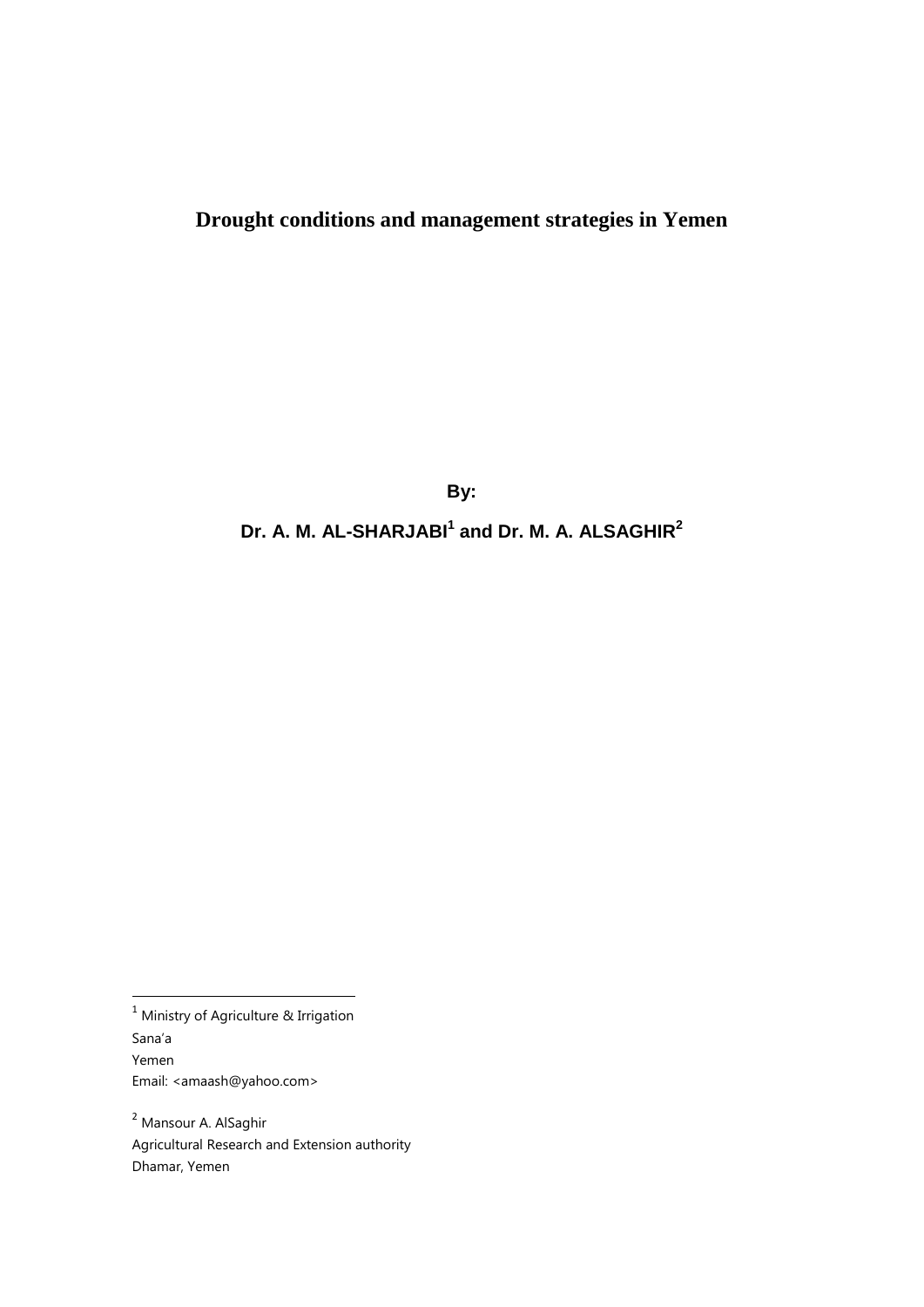# **Background**

Yemen is an Asian country that has an area 527,970 km2 and occupies the southwestern corner of the Arabian Peninsula between  $12^{\circ}$  and  $18^{\circ}$  latitudes and  $43^{\circ}$  and  $53^{\circ}$ longitudes. The climate of Yemen generally ranges from sub-humid to hyper arid. About 90% of the country has an arid to hyper-arid climate but Yemen's highlands have a generally mild temperate climate.

Two seasons of rainfall can be observed in Yemen, viz a viz, March-May and July-Sep. The coastal areas have arid tropical climate with low and irregular amount of precipitation that ranges between 50 - 300 mm annually. The highlands receive the great amount of rainfall usually between 400-800 mm. Records report that the eastern desert plain receives less than 50mm of rainfall per annum.

Many definitions and classification are reported in the relevant records and literature, however, as considerable part of Yemen receive significant rainfall the appropriate drought classification that suites Yemen is the Meteorological drought. This type of drought is defined as precipitation's departure from normal over some period of time. Yemen witnesses a Meteorological drought cycle every  $10 - 15$  years with 2-3 years of duration for each episode. However, the magnitude and impacts, due to different reasons, are rarely documented or draw public and government authorities' attention compared to the attention given to the magnitude and impact of the floods. The impact of drought directly hit the rain fed agriculture which constitutes around 60% of the total cultivable lands (47% rain fed, 17% run off and 3% irrigated through check dams and small dams). This means that the impacts of drought affect Almost 65% of the population who are living in the hilly areas and valleys and depend mainly on rain fed agriculture. In addition to agriculture and farmers the drought impact will affect the ranges and Yemen's herders who possess 1.3 millions of livestock heads. The urban population hardly notices the impact of drought except through the rise in the prices of rain fed agricultural products who drought impact affect the

### **Drought monitoring and early warning systems**

There are many government bodies who are interested and monitoring the hydro climate data. However, none of these bodies has ear marked drought monitoring data. Nevertheless, information concerning drought monitoring would be inferred from the available data as a secondary data resource.

There are three major authorities who have monitoring agro-climate and hydro climate stations in many governorates. These are: National Water Resources Authority (NWRA) that has 76 stations for climate data, rain fall and surface running data. The second is the Civil Aviation & Meteorological Authority (CAMA) has 16 stations dealing with climate data. Agencies interested in to agro-climate data would include Tiham Development Authority (TDA) that has 65 stations in three governorates. The Agricultural Research and Extension Authority (AREA) has three stations for climate data. In addition, there are other authorities who are mainly concern with the surface running and groundwater and include: National Water & Sewage Authority (NWSA),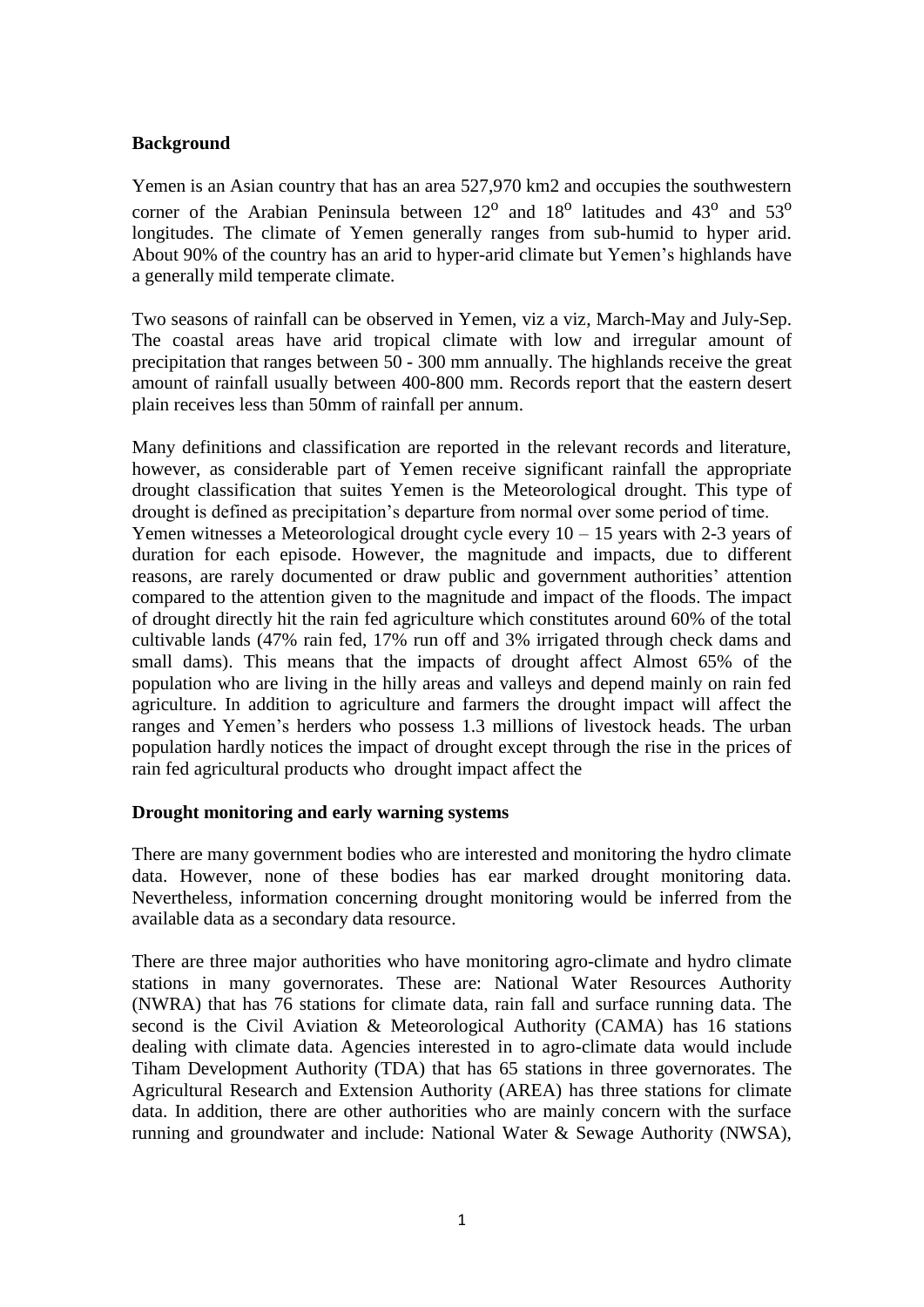National Irrigation Programme (NIP) and Wadi Hadramout Agricultural Development Project (WHADP).

There are no records highlighting or monitoring the soil state, physical or chemical characteristics with respect to the drought phenomenon in Yemen. The same could be said for the socioeconomics indicators. However, this can be referred to prejudices rather than negligence or awareness.

The main body that is supposed to take the role of hub of climate information does not have stations covering all governorates. This situation has initiated and obliged the respective organizations to cooperate at the minimum level, mainly depending on personal contact. However, though networking is of utmost importance in drought monitoring, it is hard to pin point to formal networking between the working organizations and also far to achieve in the proximate future.

The need for capacity building is required at all level and in all meteorological and agro-climate working organizations at least to update technicians with the recent development in the drought issue. This could only be achieved through regional and international workshops and conferences. But with the current tight budget deficit and obstacles placed in the abroad participation way, in form of regulations, very little is expected from the government side.

## **Vulnerability assessment**

According to the drought definition by UNCCD that considers drought as a naturallyoccurring phenomenon that exits when precipitation has been significantly below normal recorded levels, causing serious hydrological imbalances that adversely affect land resource production systems, many sectors are directly or indirectly will be feeling the impact of drought (Anon, 2004).

In Yemen, the sector that will directly be affected by the drought incidence is the agricultural sector. More specifically, the farmers who are depending on rain fed agriculture for their farming activities would be most the affected group by the drought. The situation will exacerbate if the drought occurs after the farmers prepare their lands and invest their saving waiting for rain that would not come. As almost all farmers in rain fed agricultural areas are considered as subsistence farmers, the loss of one season crop will mean that these farmers will have to find another job opportunity and may be forced to relocate.

The farmers' livestock would also be affects by the drought as they would not find enough fodder or drinking water. This will have its bearings on the dairy and non-dairy production reducing the already little farmer income.

The groundwater resource, which is the main water resource for people in Yemen, will be affected by the drought and balance between charging and discharging the ground water will be disturbed.

In addition to the above main two sectors, the third sector that will be affected by the drought are the honey bee keeping farmers. Honey bee production provide good return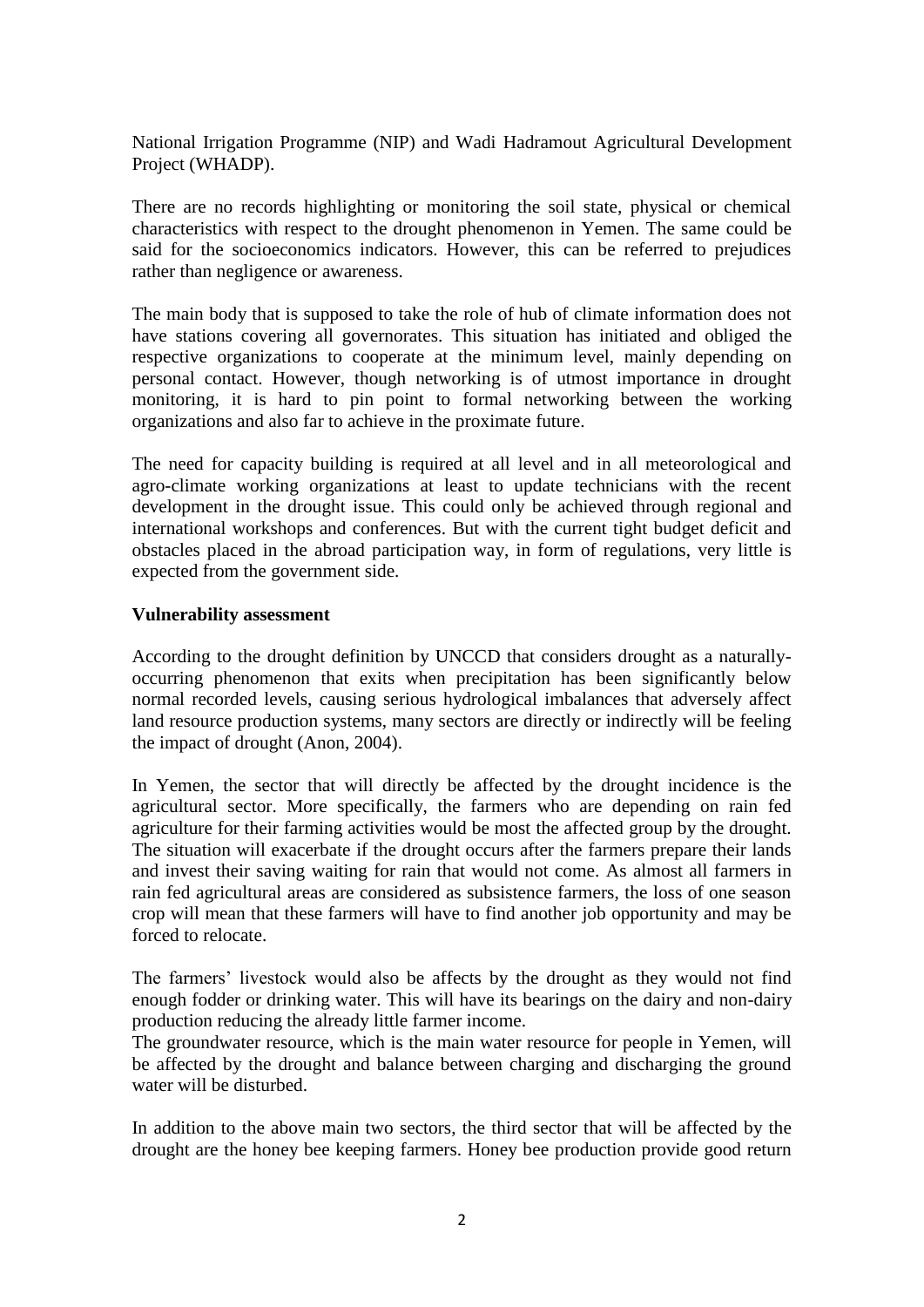for more than 16,500 farmers. According to the Ministry of Agriculture and Irrigation reports the honey bee production reported as 2600 tonnes. The Yemeni honey bee has an excellent reputation and the average price for the one kilo of Yemeni honey bee approach US\$100.

The effect of drought will indirectly hit the society specially women and children. The distance travelled by rural women to collect water during the drought term will be doubled or four folded. Children in general, but specifically girls, will be forced to leave school and help their mothers for bringing water for house consumption. This will not help the government activities in fighting illiteracy among rural people specially the females that have more than 65% of illiteracy.

Finally, although local crop production covers minute portion of the society need, any reduction in this amount will increase spending of foreign currencies and increase food security gap.

## **Emergency relief and drought response**

There are no documents or cases where the government has provided assistance during drought emergency incidence. The government has not been exposed to drought relief and responses but if this happens no one is expecting generous assistance from the government. The government budget is already under the burden of taking care of the displaced communities due to the terrorism activities and some communities find shelters in some of the government schools and buildings. During previous floods war displacement disasters, there was no food assistance managed by the government. However, local charities, NGOs and the international organizations like IRC, CARE, OXFAM and UN agencies were and still are the major providers of tents shelters, health and education services.

The beneficiaries mainly are women, children, elderly and those who could not find supporting relatives or chances to move to nearby safe places. No criteria for selection but usually in the first comes first serve principle.

In the absence of drought relief cases in the country it is hard to estimate the cost of drought related relief activities and evaluating the impact of the drought, either. However, the costs of the relief and drought impacts in Somalia or Ethiopia would very good proxies for such.

### **Practices to alleviate drought impacts**

Historically Yemeni farmers have realised that their water resources should be well managed to maximize the benefit and minimize the loss. The terrace system, canal and small dams are examples of rainfall harvesting and water conservation measures.

The government practices can be reflected through the steps taken in adopting drought early warning system (DEWS). Even though this step is at early stage with no real impacts felt so far, but it is a step in the right path.

AREA, as a government authority, persistently encourages its researchers to test and breed crop species that are fast growing, early maturing and drought resistant. Similar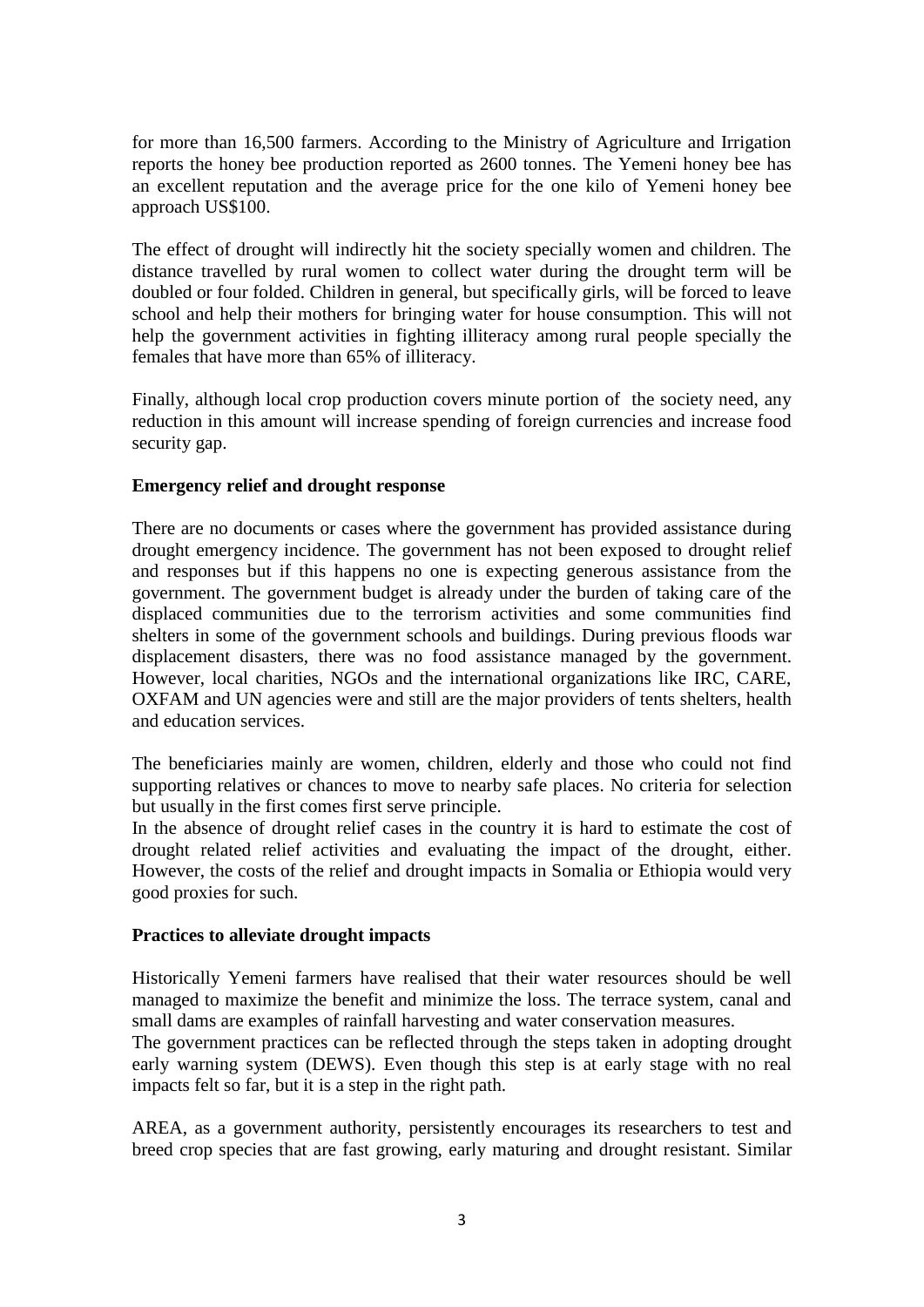activity is carried by agricultural faculties in highlighting drought, better management of soil and water resources. The Ministry of Agriculture & Irrigation as well as the Ministry of Water & Environment work in promoting modern irrigation system that increase the efficiency of the irrigation water and reduce irrigation water consumption. Almost there are no NGOs that work in drought precautionary measures like raising awareness or providing training session for technicians or farmers in rural areas. However, during different hazards, including drought, these NGOs become very active in raising fund and provide relief assistance to affected communities.

#### **The need for knowledge and skills on drought management**

The first step to deal with drought and reduce its impact is to understand the drought issue and learn from others who have experienced similar situation. With a quick surveillance over the countries that are adversely hit by the drought incidence, one will discover that these countries are missing much potential, the most important of them is knowledge. Knowledge about the drought incidence, magnitude and cycle will be obtained from researches and exchanging information among different stakeholders. In case of Yemen, the country is missing this drought think tank body. The current institutions only deal with reporting and documenting circumstances and impacts. Though such efforts are valuable but have less impact on resolving the problem of drought.

The international organizations have big role to play in harmonizing the regional isolated activities and facilitate the exchange of information. At the country level, technicians and professional require periodical training and development. Farmers and local rural communities should also be trained in issues related to drought management. Last but least, the different authorities dealing with the drought issue should change the prevailing competing principle to the team working principle. As such, better result will be achieved and available resource will efficiently be used.